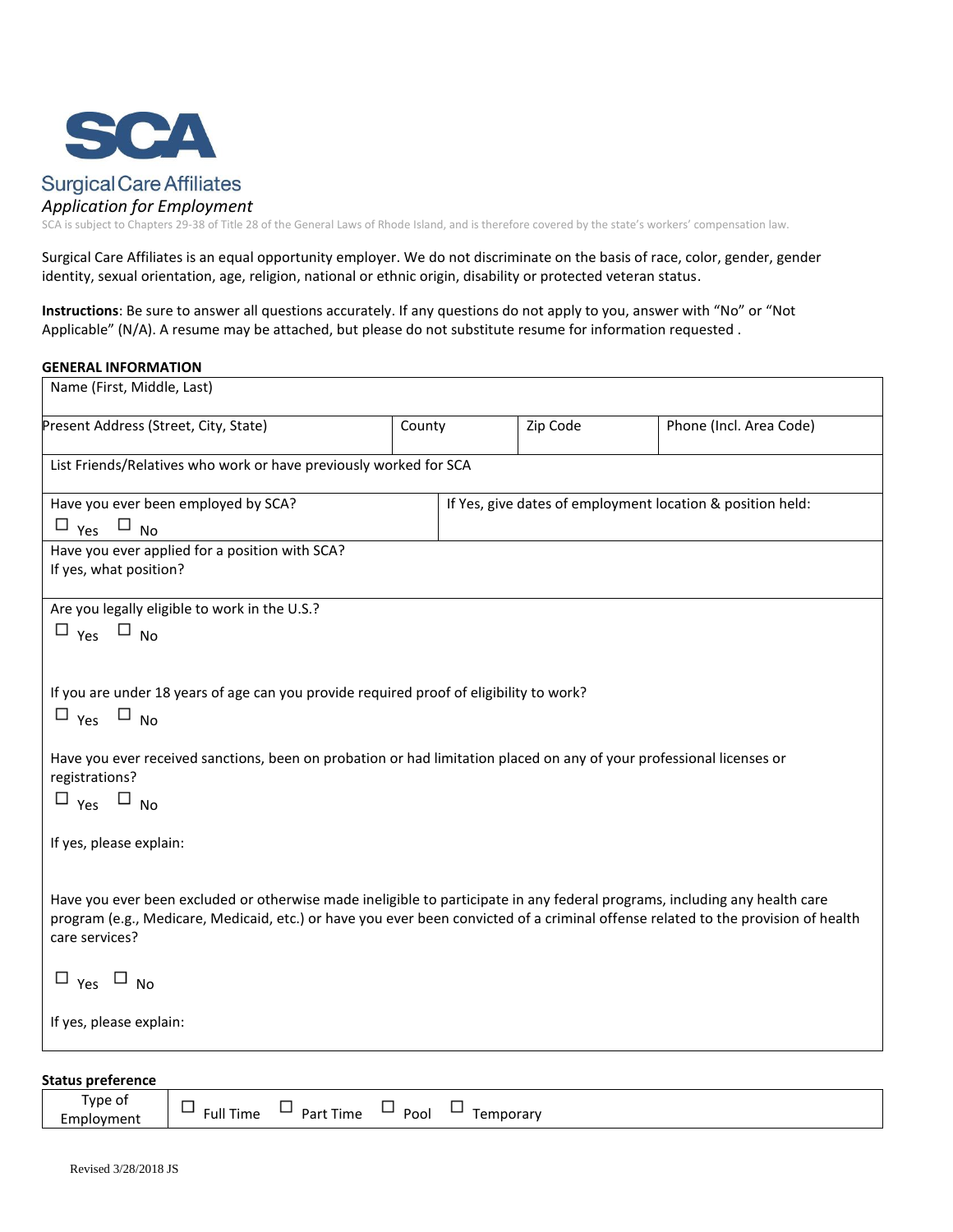## **EDUCATION**

|                                 | School/Institution<br>(City, State)                                             | List Diploma/Degree<br>and Major Subject             | Did you Graduate?                   | Cumulative<br><b>GPA Average</b> |
|---------------------------------|---------------------------------------------------------------------------------|------------------------------------------------------|-------------------------------------|----------------------------------|
| High School or GED              |                                                                                 |                                                      | $\square$ Yes                       |                                  |
|                                 |                                                                                 |                                                      | $\Box$<br><b>No</b>                 |                                  |
|                                 |                                                                                 |                                                      | $\Box$<br><b>Currently Enrolled</b> |                                  |
| College/University              |                                                                                 |                                                      | $\Box$<br>Yes                       |                                  |
|                                 |                                                                                 |                                                      | $\Box$<br><b>No</b>                 |                                  |
|                                 |                                                                                 |                                                      | $\Box$<br><b>Currently Enrolled</b> |                                  |
| <b>Graduate School</b>          |                                                                                 |                                                      | $\Box$<br>Yes                       |                                  |
|                                 |                                                                                 |                                                      | $\Box$<br><b>No</b>                 |                                  |
|                                 |                                                                                 |                                                      | $\Box$<br><b>Currently Enrolled</b> |                                  |
| Technical Business/Trade        |                                                                                 |                                                      | $\Box$<br>Yes                       |                                  |
| School                          |                                                                                 |                                                      | $\Box$<br><b>No</b>                 |                                  |
|                                 |                                                                                 |                                                      | $\Box$<br><b>Currently Enrolled</b> |                                  |
| Other                           |                                                                                 |                                                      | $\Box$<br>Yes                       |                                  |
|                                 |                                                                                 |                                                      | $\Box$<br><b>No</b>                 |                                  |
|                                 |                                                                                 |                                                      | $\Box$<br><b>Currently Enrolled</b> |                                  |
| Now Attending                   | $\Box$<br>Undergraduate School                                                  | % Completed<br>Scholarships, Honors, Assistantships, |                                     |                                  |
|                                 | $\Box$<br>Graduate School                                                       |                                                      | Etc                                 |                                  |
| <b>Professional Credentials</b> | Professional Credentials, Organizations, Licenses, Certifications, Certificates |                                                      |                                     |                                  |

| <b>WORK EXPERIENCE</b> | THIS SECTION MUST BE COMPLETED $-$ List both paid & volunteer experience as applicable starting |
|------------------------|-------------------------------------------------------------------------------------------------|
|                        | with the most recent. Account for last 10 years or years worked, if less than 10 YEARS.         |

| Begin with present or most recent employer and list prior employers                                  |                        |                    |                    |          |  |
|------------------------------------------------------------------------------------------------------|------------------------|--------------------|--------------------|----------|--|
| $\Box$ Yes<br>$\square$ No<br>May we contact your present employer?                                  |                        |                    |                    |          |  |
| 1. Company or Organization                                                                           | <b>Address</b>         | City               | State              | Zip Code |  |
| Dates Employed<br>From:<br>To:                                                                       | Full-Time<br>Part-Time | Job Title/Position |                    |          |  |
|                                                                                                      | Temporary              |                    |                    |          |  |
| Phone                                                                                                | Supervisor's Name      |                    | Supervisor's Title |          |  |
| Description of Duties (INDICATE SIGNIFICANT<br>RESPONSIBILITIES, ACCOMPLISHMENTS &<br>CONTRIBUTIONS) |                        | Reason For Leaving |                    |          |  |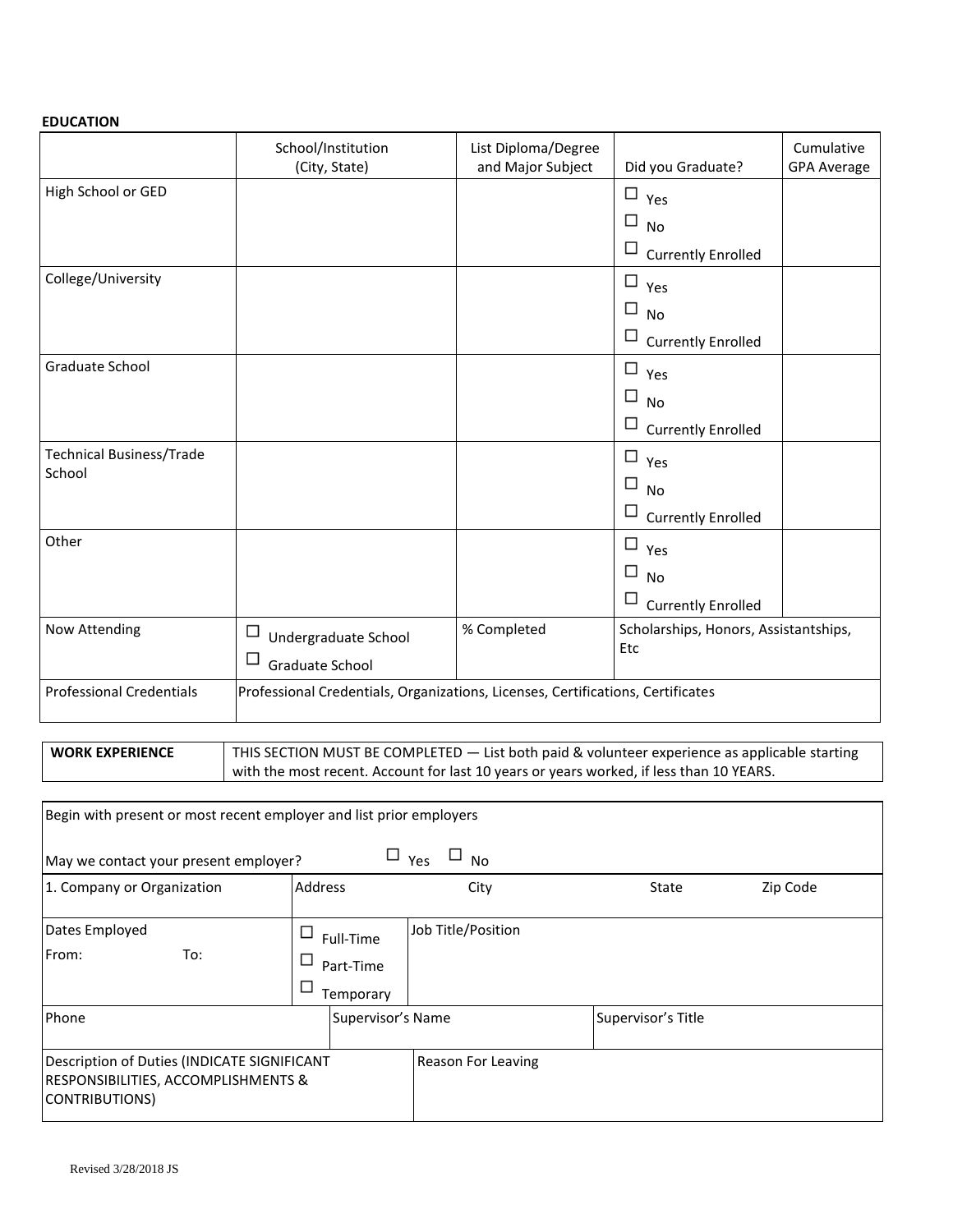| 2. Company or Organization                                                                                  | <b>Address</b>                                               | City               | State              | Zip Code |
|-------------------------------------------------------------------------------------------------------------|--------------------------------------------------------------|--------------------|--------------------|----------|
| Dates Employed<br>From:<br>To:                                                                              | ட<br>Full-Time<br>$\Box$<br>Part-Time<br>□<br>Temporary      | Job Title/Position |                    |          |
| Phone                                                                                                       | Supervisor's Name                                            |                    | Supervisor's Title |          |
| Description of Duties (INDICATE SIGNIFICANT<br>RESPONSIBILITIES, ACCOMPLISHMENTS &<br><b>CONTRIBUTIONS)</b> |                                                              | Reason For Leaving |                    |          |
| 3. Company or Organization                                                                                  | <b>Address</b>                                               | City               | State              | Zip Code |
| Dates Employed<br>From:<br>To:                                                                              | $\Box$<br>Full-Time<br>$\Box$<br>Part-Time<br>Ц<br>Temporary | Job Title/Position |                    |          |
| Phone                                                                                                       | Supervisor's Name                                            |                    | Supervisor's Title |          |
| Description of Duties (INDICATE SIGNIFICANT<br>RESPONSIBILITIES, ACCOMPLISHMENTS &<br><b>CONTRIBUTIONS)</b> |                                                              | Reason For Leaving |                    |          |
| 4. Company or Organization                                                                                  | <b>Address</b>                                               | City               | State              | Zip Code |
| Dates Employed<br>From:<br>To:                                                                              | $\Box$<br>Full-Time<br>ட<br>Part-Time                        | Job Title/Position |                    |          |
|                                                                                                             | □<br>Temporary                                               |                    |                    |          |
| Phone                                                                                                       | Supervisor's Name                                            |                    | Supervisor's Title |          |
| Description of Duties (INDICATE SIGNIFICANT<br>RESPONSIBILITIES, ACCOMPLISHMENTS &<br><b>CONTRIBUTIONS)</b> |                                                              | Reason For Leaving |                    |          |
| 5. Company or Organization                                                                                  | <b>Address</b>                                               | City               | State              | Zip Code |
| Dates Employed<br>From:<br>To:                                                                              | □<br>Full-Time<br>$\Box$<br>Part-Time<br>$\Box$<br>Temporary | Job Title/Position |                    |          |
| Phone                                                                                                       | Supervisor's Name                                            |                    | Supervisor's Title |          |